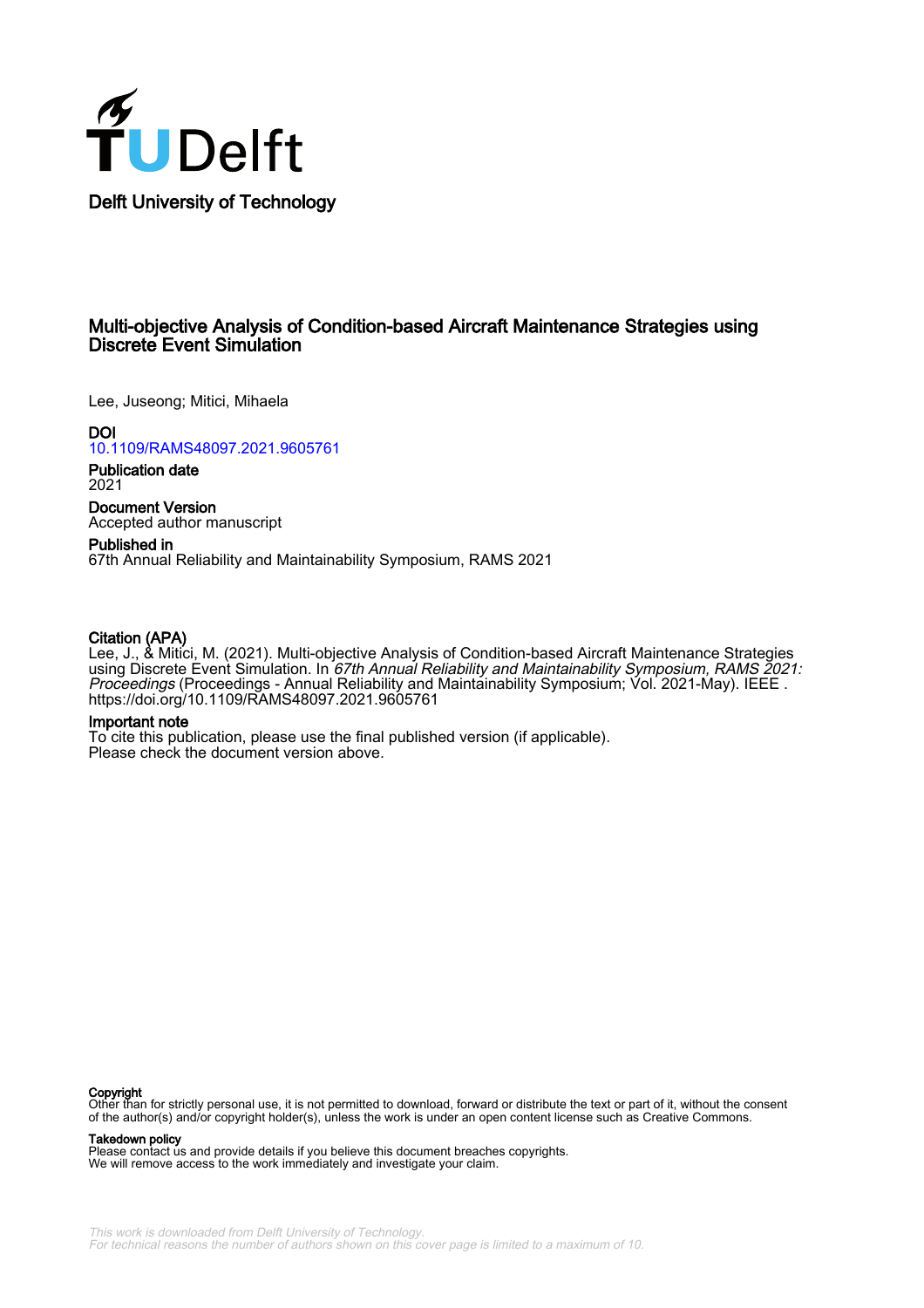# Multi-objective analysis of condition-based aircraft maintenance strategies using discrete event simulation

## Juseong Lee, Ir., Delft University of Technology Mihaela Mitici, Dr., Delft University of Technology

Key Words: aircraft maintenance, condition-based maintenance, discrete event simulation, multi-objective analysis

#### *SUMMARY & CONCLUSION*

As aircraft maintenance is transitioning towards datadriven condition-based maintenance (CBM), its cost and performance objectives need to be re-evaluated: how are these objectives related under various CBM strategies?; which objectives are conflicting?; what are the trade-offs between the conflicting objectives?; what is the impact of this transition on aircraft maintenance? We propose a methodology based on discrete-event simulation to analyze CBM of aircraft from the perspective of multiple objectives. The simulation considers an aircraft operations model, systems of multiple, redundant aircraft components, stochastic degradation models for components, and specific CBM strategies. In particular, we analyze two CBM strategies for component replacement, which are based on sensor monitoring and remaining-useful-life prognostics. As objectives for these strategies, we consider the minimization of the number of component replacements, the number of unscheduled replacements, the number of degradation incidents, the delay caused by maintenance, and the mean number of flight cycles to replacements (MCTR). We identify the main conflicting objectives and generate Pareto fronts. We show non-trivial trade-offs between the performance-oriented objectives (the number of degradation incidents and the delay due to maintenance) and cost-oriented objectives (MCTR). In fact, the CBM strategy based on remaining-useful-life prognostics dominates the other strategies in the *knee* region of the Pareto fronts. This implies that the transition towards data-driven CBM strategies can reduce the cost while maintaining the performance. Moreover, the proposed methodology is readily applicable to analyze general aircraft systems and other maintenance strategies.

#### *1 INTRODUCTION*

With the increasing use of condition monitoring systems, the maintenance of aircraft is undergoing a paradigm shift where data analysis is central [1, 2]. Traditionally, aircraft maintenance tasks are executed at fixed time intervals. These strategies are referred to as time-based maintenance (TBM) [3]. Nowadays, TBM is gradually replaced by condition-based maintenance (CBM), where sensor data are used to specify when and which maintenance tasks to execute. An example of CBM is the case when a maintenance task is executed as soon

as sensor data indicate degradations above accepted levels [4]. Advanced CBM analyzes sensor data to estimate the remaininguseful-life (RUL) of components [4]. This estimated RUL is further used to schedule maintenance tasks, in anticipation of failures.

Transitioning from TBM to CBM requires the consideration of multiple objectives. One main objective of CBM for aircraft is the reduction of maintenance costs [5, 6]. Additionally, aircraft maintenance aims to comply with aircraft operational regulations [3, 7], to limit the need for unscheduled maintenance tasks [8], to reduce aircraft delays due to maintenance [9], and to utilize the aircraft as much as possible [10]. Given these multiple objectives, it is of interest to understand how they are impacted by maintenance strategies, how they are related to each other, and what are the trade-offs between them.

In this paper, a methodology based on discrete-event simulation is proposed to analyze the relation between multiple objectives of aircraft maintenance, and to identify the trade-offs between them. Specifically, a general aircraft maintenance model is proposed for which a discrete-event simulation is conducted. The aircraft maintenance model considers the operation of the aircraft, systems of multiple, redundant aircraft components, and a stochastic degradation model for aircraft components. With this framework, multiple objectives are analyzed for a sensor-based CBM, a RUL-based CBM, and, for comparison reasons, a traditional TBM strategy. Then, conflicting objectives are identified and Pareto fronts are obtained. The resulting Pareto fronts show that the CBM strategies are located in the attractive Pareto *knee* region where conflicting objectives are balanced.

#### *2 METHODOLOGY*

Multiple objectives of the maintenance of multicomponent aircraft systems are analyzed by means of a discrete event simulation. Below we introduce the aircraft maintenance model that is being simulated. This aircraft maintenance model is based on our study in [4].

#### 2.1 *Multi-Component Aircraft Maintenance Model*

We model the maintenance of multi-component aircraft systems considering the following events: aircraft operation (aircraft arrival and departure), degradation of components,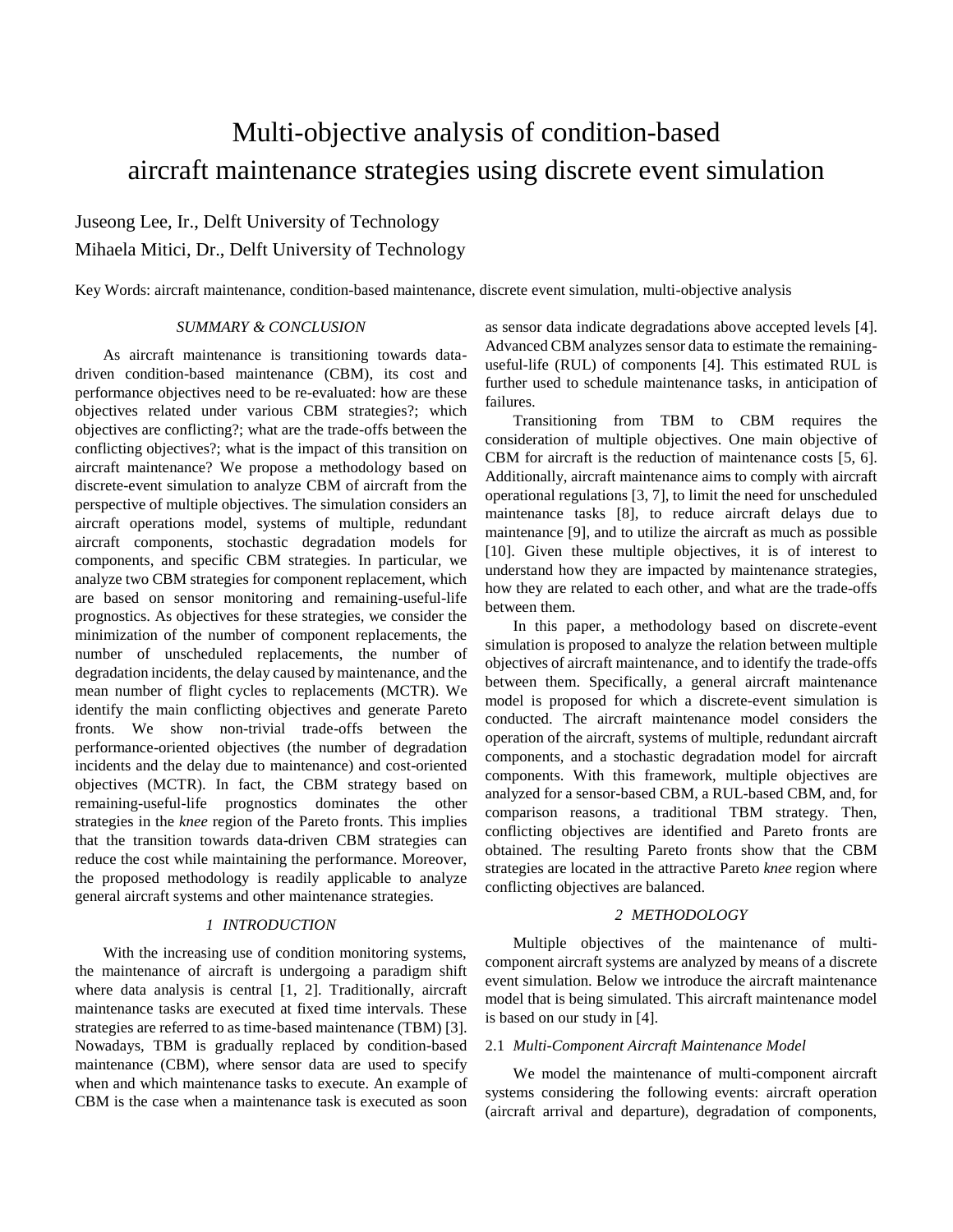maintenance tasks (component replacement, component inspection, and sensor monitoring), and degradation incidents when the components reach such a high level of degradation that the system becomes inoperable.

The aircraft is operated based on a sequence of flight cycles, each cycle  $i$  being defined by a departure and an arrival time (see Figure 1). The aircraft departs from the airport at time  $\tau_i^{\text{dep}}$  and arrives at the arrival airport after a flight-time  $\Delta \tau_i$ , where  $\Delta \tau_i \sim \mathcal{N}(\overline{\Delta \tau_i}, \sigma_i^2)$ . If an arrival time is  $\tau_i^{\text{arr}} = \tau_i^{\text{dep}} + \tau_i^{\text{dep}}$  $\Delta \tau_i$ , then the time interval between this arrival and the successive departure is referred to as ground-time. Maintenance tasks are performed during ground-time. If a task is not completed until the next departure time  $\tau_{i+1}^{\text{arr}}$ , the departure is delayed (see Figure 1).

|  |  | Flight cycle <i>i</i> |  |
|--|--|-----------------------|--|
|  |  |                       |  |

| Time               | Flight-time    | Ground-time      |                           |  |
|--------------------|----------------|------------------|---------------------------|--|
| $\tau_i^{\rm dep}$ | $\Delta\tau$ ; | $\tau^{\rm arr}$ | $\tau_{i+1}^{\text{dep}}$ |  |
| Departure          |                | Arrival          | Departure                 |  |

#### *Figure 1. Flight cycle, where maintenance tasks can be executed during ground-time.*

The aircraft consists of components that degrade during flight-time. Let the degradation level of a component at time  $t$ be  $Z(t)$ . A new component without degradation has  $Z(t) = 0$ . We say that the component is *inoperable,* considering a safety margin of degradation, if

$$
Z(t) \ge 1. \tag{1}
$$

We consider components that degrade monotonically and gradually over time, as is the case of bearings that wear out over time or brake pads that erode over time. For such components, a Gamma process is shown to model well the degradation [11]. Similarly, we assume that the degradation increment resulting from flight cycle- $i$  follows a Gamma distribution [11]:

$$
Z(\tau_i^{\text{arr}}) - Z(\tau_i^{\text{dep}}) \sim \text{Gamma}(\alpha, \beta) \tag{2}
$$

where,  $\alpha$  is the shape parameter, and  $\beta$  is the scale parameter of the Gamma process. It is assumed that the degradation is negligible during ground-time, i.e.,

$$
Z(\tau_i^{\text{dep}}) - Z(\tau_i^{\text{arr}}) = 0. \tag{3}
$$

Following equations (2) and (3),  $Z(t)$  becomes a piecewise Gamma process.

Over time, the components undergo maintenance. As for the maintenance tasks, we consider component replacement, component inspection, and sensor monitoring.

*Component replacement*: When a component is replaced with a new one at time  $t$ , the degradation process is reset to be  $Z(t) = 0$ . The time  $\Delta t_{\text{Rep}}$  spent for the replacement of this component is modeled as an exponential time, i.e.,  $\Delta t_{\rm Rep} \sim \text{Exp}(\bar{\delta}_{\rm Rep}).$ 

*Component inspection*: When a component is inspected, the degradation level is known with an error. Let  $\hat{Z}(t)$  be the degradation level obtained following an inspection. Then,

$$
\hat{Z}(t) = Z(t) + \epsilon_{\text{Ins}},
$$

where  $\epsilon_{\text{Ins}} \sim N(0, \sigma_{\text{Ins}}^2)$ . The inspection time  $\Delta t_{\text{Ins}}$  is assumed to follow an exponential distribution, i.e.,  $\Delta t_{\text{Ins}} \sim \text{Exp}(\bar{\delta}_{\text{Ins}})$ .

*Sensor monitoring*: For modern aircraft equipped with condition-monitoring systems, sensors are used to automatically monitor the degradation level of the component. Let  $\tilde{Z}(t)$  be the degradation level of the component obtained from sensor monitoring. Then

$$
\tilde{Z}(t) = Z(t) + \epsilon_{\text{Sen}},
$$

where  $\epsilon_{\text{Sen}} \sim \mathcal{N}(0, \sigma_{\text{Sen}}^2)$ . We assume that the sensor error is larger than the inspection error, i.e.,  $\sigma_{\text{Ins}}^2 \leq \sigma_{\text{Sen}}^2$ . Compared to other tasks that require an execution time, we assume that sensor monitoring is instantaneous, i.e.,  $\Delta t_{\rm Sen} = 0$ .

Figure 2 shows an example of the degradation of a component following equations (2) and (3). The gray regions represent flight-times, while the hatched regions represent ground-times.  $Z(t)$  jumps after each flight-time following equation (2). During the 5th ground time, the component is replaced, and after time  $\Delta t_{\rm Rep} = 2.5$ , the degradation level of this component is reset to zero. In this example, this component is replaced before its degradation level exceeds a level of inoperability  $\eta = 1$ .

For redundancy, an aircraft system often consists of multiple components. Here, we say that a multi-component system has redundancy  ${}_{n}C_{m}$  if the system consists of n components and needs to have at least  $m$  operable components,  $(0 < m \le n)$ . As soon as more than  $(n - m)$  components become inoperable in a system with redundancy  $_n$  C<sub>m</sub>, we say that a *degradation incident* occurs. The main objective of aircraft maintenance is to avoid degradation incidents, and to keep the aircraft systems operable.

We consider two aircraft systems, each of which consists of 4 components with redundancy  $_4$  C<sub>3</sub>, i.e., a total of 8 components. We assume that the components follow the same Gamma process with parameters  $\alpha$  and  $\beta$  as in equation (2), and that the degradation of one component is independent of the degradation of the other components.



*Figure 2. Example of component degradation over time.*

#### 2.2 *Aircraft Maintenance Strategies and Parameters*

Maintenance strategies determine the execution of maintenance tasks, i.e., which types of tasks should be executed, and when should these tasks be executed. In this study, we consider a TBM strategy named fixed-interval inspection (FII) [12], and two CBM strategies, named sensorbased replacement (SBR), and RUL-based replacement (RBR). These strategies are discussed in detail in [4].

1) The fixed-interval inspection (FII) strategy is a TBM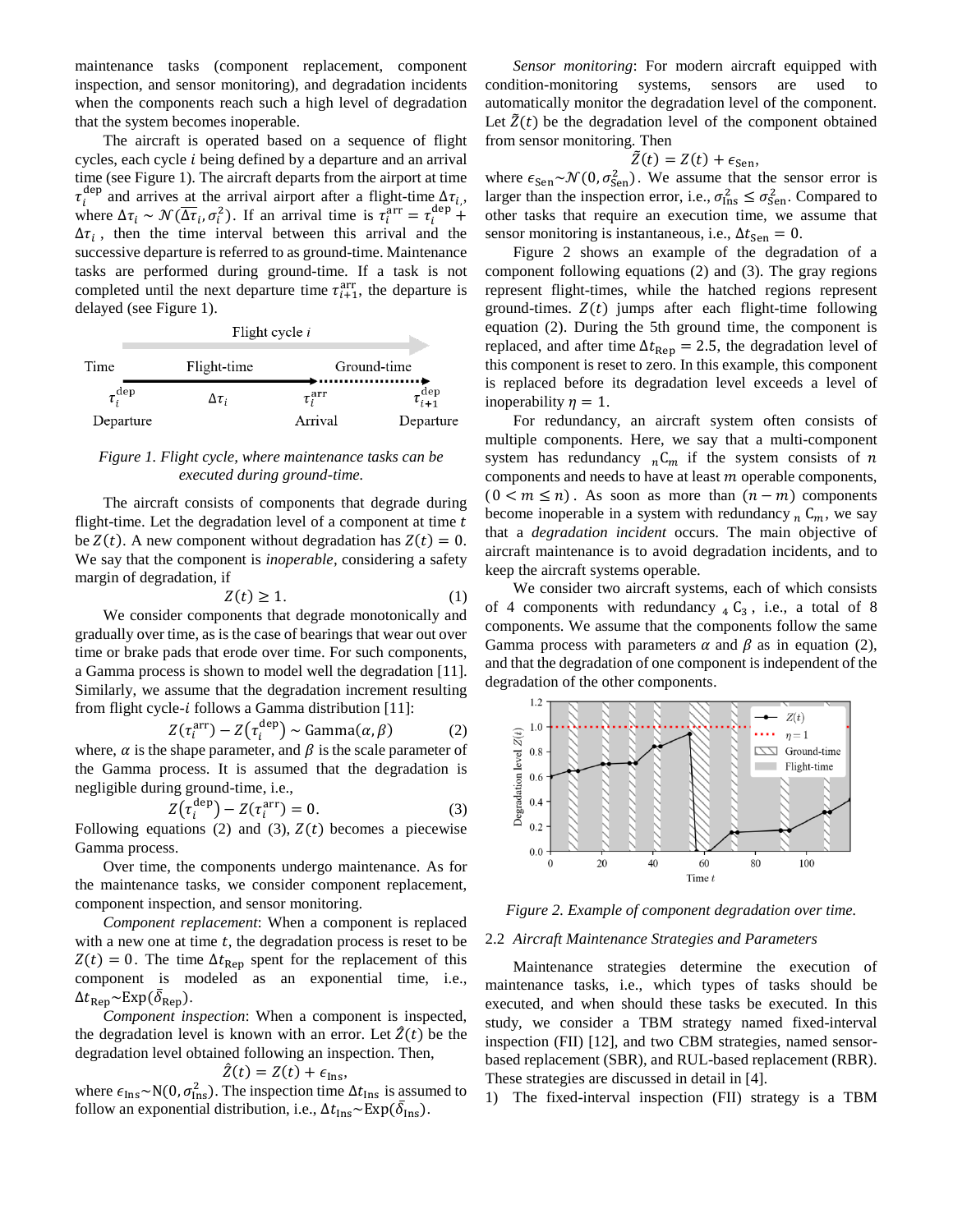strategy that schedules component replacements based on periodic inspections performed by mechanics, without sensor monitoring [12]. Under the FII strategy, all components are inspected every  $d_{\text{Ins}}$  flight cycles. If upon inspection it is observed that the degradation of a component exceeds a threshold  $(Z(t) \ge \eta_{\text{Rep}})$ , then the replacement of this component is scheduled within  $d_{\text{Rep}}$ flight cycles. The FII strategy has been widely implemented in traditional aircraft maintenance [4, 12].

- 2) The Sensor-based replacement (SBR) strategy is a CBM strategy that utilizes sensor monitoring, instead of inspections performed by mechanics [4]. Under the SBR strategy, sensors measure the degradation level  $\tilde{Z}(t)$  of components and report this after each flight-time. If  $\tilde{Z}(t) \geq \eta_{\text{Rep}}$ , where  $\eta_{\text{Rep}}$  is a degradation threshold, then the component is replaced within  $d_{\text{Rep}}$  flight cycles. Unlike the component inspections in the FII strategy, sensor monitoring does not cause any delays.
- 3) The RUL-based replacement (RBR) strategy is a CBM strategy which uses the sensor data indicating the level of degradation to estimate the remaining-useful-life of the component,  $RUL[4]$ . Here,  $RUL$  is estimated based on the last sensor monitoring data  $\{\tilde{Z}(t')\}$  for  $0 < t' \leq T\}$ , where  $T$  is the current time. We consider the following linear model to estimate the degradation level of a component at time  $T + t$ :

$$
\tilde{Z}(T+t) = c_0 + c_1 t.
$$

The coefficients  $c_0$  and  $c_1$  are estimated after every flight cycle based on the most recent sensor data using the ordinary least square method. Then, after each flight cycle we predict  $RUL$  as follows [4]:

$$
RUL = \min\{t \mid c_0 + c_1 t \ge 1\}
$$
 (4)

Lastly, if  $RUL$  is below a threshold  $RUL_{\text{min}}$ , a component replacement is scheduled within  $d_{\text{Rep}}$  flight cycles.

Each of the three maintenance strategies has its own parameters. For instance, the FII strategy has the parameters  $d_{\text{Ins}}$ , and  $\eta_{\text{Rep}}$ ; the SBR strategy has the parameter  $\eta_{\text{Rep}}$ ; and the RBR strategy has the parameter  $RUL_{\text{min}}$ . In this paper, we consider the parameter values given in Table 1. Each parameter has its range, and its value is selected from evenly distributed *l*levels following full factorial design (FFD) [13]. For example, for the values of  $RUL_{\text{min}}$ , we consider the range  $20 \le$  $RUL_{\text{min}} \leq 60$  with steps of 1, which leads to a 41-level FFD.

| Strategy   | Parameter          | Range        | Step  | Level |
|------------|--------------------|--------------|-------|-------|
|            | $d_{\text{Ins}}$   | [20, 80]     | 10    |       |
| FII        | $\eta_{\rm Rep}$   | [0.95, 1.00] | 0.002 | 26    |
| <b>SBR</b> | $\eta_{\rm Rep}$   | [0.95, 1.00] | 0.001 | 51    |
| <b>RBR</b> | $RUL_{\text{min}}$ | [20, 60]     |       | 41    |

*Table 1 – Maintenance strategies and their parameters*

#### 2.3 *Multiple Objectives of Aircraft Maintenance*

In general, aircraft maintenance has multiple objectives, i.e., keeping the aircraft systems operational while minimizing maintenance costs and maximizing the quality of service. We introduce the following objectives [4, 5, 8, 9].

- $\bullet$   $N_{\text{Inc}}$  The number of *degradation incidents*. This directly represents the performance of a maintenance strategy from the perspective of keeping the aircraft systems operable [4]. A low  $N_{\text{inc}}$  implies that it is less likely to have inoperable systems considering  $_n$   $C_m$  redundancy.
- $N_{\text{Rep}}$  The number of component replacements. Since maintenance tasks require new components, manpower, and other resources, the number of component replacements gives a direct indication of the maintenance cost [5]. A small  $N_{\text{Rep}}$  is preferred as long as the aircraft systems are kept operational.
- $\bullet$   $N_{\text{Unsch}}$  The number of unscheduled component replacements. Component replacements are scheduled in advance (before  $d_{\text{Rep}}$  flight cycles) in order to have time to prepare the necessary resources. When a component replacement is necessary but there is not enough preparation time because the failure was unexpected, we call this an *unscheduled* component replacement. Because unscheduled replacements involve higher costs and delays [8], it is desired to minimize  $N_{Unsch}$ .
- $T_D$  Aircraft delay caused by maintenance tasks. Among many causes of aircraft delay, maintenance is the second most likely cause of delays longer than one hour [9]. Thus, it is of interest to complete the maintenance tasks before a next departure time  $\tau_{i+1}^{\text{dep}}$ . This is achieved by scheduling maintenance tasks only when enough ground-time is available.
- *MCTR* The mean number of flight cycles to component replacement. This measures the exploitation time of the components. A high *MCTR* implies that the maintenance strategy utilizes the component efficiently and does not waste the useful life of the component [4]. Thus, it is desired that *MCTR* is maximized.

The goal is to minimize (or maximize) all these objectives by selecting a maintenance strategy with proper parameter values. However, some objectives may conflict with others. Therefore, their relation and trade-offs are analyzed next.

#### 2.4 *Discrete Event Simulation of Aircraft Maintenance*

Based on the aircraft maintenance model in Section 2.1, we conduct a discrete event simulation of 10 years of aircraft operations, to estimate the objective values of different maintenance strategies and parameters. A maintenance strategy and specific parameter values are referred to as a case. Specifically, a case is defined as a tuple of (*strategy*, *parameter*), e.g., (the RBR strategy,  $RUL_{\text{min}} = 30$  ). Considering the ranges and levels of the parameters in Table 1, we simulate  $7 \times 26$  cases for the FII strategy, 51 cases for the SBR strategy, and 41 cases for the RBR strategy, which results in a total of 274 cases. For each case, we run the discrete event simulation 10<sup>4</sup> times and estimate the objectives using Monte Carlo methods.

#### *3 SIMULATION RESULTS: MULTI-OBJECTIVE ANALYSIS*

Using simulation, the objective values of the 274 cases are obtained. Again, each case corresponds to a maintenance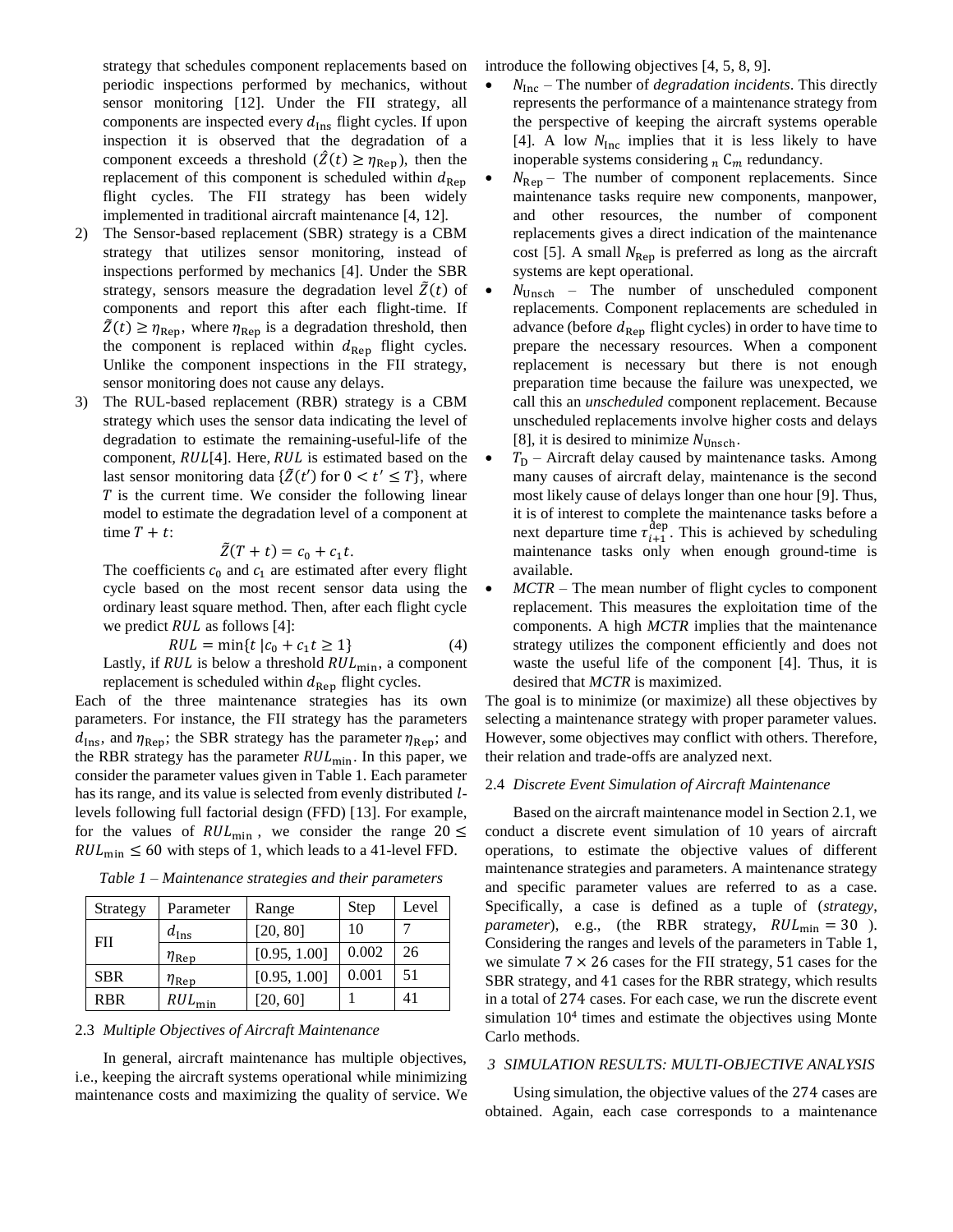strategy and its specific parameter values. Below we present the results obtained. 3.

#### 3.1 *Relation Between Multiple Objectives*

Figure 3 shows  $\binom{5}{3}$  $_{2}^{5}$ ) pairs of objective. Circle, triangle, and square markers denote the objective values of cases with the FII, SBR, and RBR strategies, respectively. Except for MCTR, all objectives are considered for minimization.

Each plot in Figure 3 shows the relation of a pair of objectives, where some pairs of objectives are conflicting (plots  $(2) - (7)$ , while other pairs of objectives are improved together (plot (1), plots (8)-(10)). Some relations (whether conflicting or not) can be expected before simulations. For example, it is expected that as  $MCTR$  increases,  $N_{\text{Rep}}$  decreases (see plot (1)). However, since their trend and trade-off are not trivial, the simulation results can be analyzed further to obtain an in-depth understanding of the characteristics of these objectives and the maintenance strategies considered. For example, in plot (1), the relation between  $MCTR$  and  $N_{\text{Rep}}$  is neither linear nor inversely proportional. Rather, when  $N_{\text{Rep}} = 2.4$ , MCTR suddenly drops from 1200 to 1250. This is because  $MCTR$  can be significantly different depending on the moment when components are replaced, even if the same number of component replacements are performed.

More interesting relations between conflicting objectives are shown in Figure 3, plots  $(2) - (7)$ . For example, in plot  $(6)$ it is shown that fewer degradation incidents occur (low  $N_{\text{Inc}}$ ) when components are replaced often (high  $N_{\text{Rep}}$ ), i.e., there is a trade-off between  $N_{\text{Inc}}$  and  $N_{\text{Rep}}$ . However, the trade-off is unclear under the SBR strategy where there are nearly zero degradation incidents but different numbers of replacements. This shows that in some cases of the SBR strategy, the components are replaced unnecessarily often. A similar tradeoff is shown between  $N_{Unsch}$  and  $N_{Rep}$  in plot (5). The similarity between plots (5) and (6) is because  $N_{\text{Inc}}$  and  $N_{\text{Unsch}}$  are positively correlated, as shown in plot (8).

*Table 2 – The Pearson correlation coefficient of objectives for 274 cases of maintenance strategies and parameters.*

|                    | Group-1     |               | Group-2            |                  |             |  |
|--------------------|-------------|---------------|--------------------|------------------|-------------|--|
|                    | <b>MCTR</b> | $N_{\rm Rep}$ | $N_{\text{Unsch}}$ | $N_{\text{Inc}}$ | $T_{\rm D}$ |  |
| <b>MCTR</b>        |             | 0.69          | $-0.77$            | $-0.76$          | $-0.80$     |  |
| $N_{\rm Rep}$      | 0.69        |               | $-0.40$            | $-0.47$          | $-0.50$     |  |
| $N_{\text{Unsch}}$ | $-0.77$     | $-0.40$       |                    | 0.90             | 0.73        |  |
| $N_{\text{Inc}}$   | $-0.76$     | $-0.47$       | 0.90               |                  | 0.70        |  |
| $T_{\rm D}$        | $-0.80$     | $-0.50$       | 0.73               | 0.70             |             |  |

The analysis based on Figure 3 is reinforced by the analysis of the correlation between the considered objectives using the Pearson correlation coefficient (see Table 2). The Pearson correlation coefficient quantifies the linear correlation between two objectives. A positive coefficient between two objectives implies that they are likely to be improved together, while a negative coefficient implies that they conflict with each other. For example, the Pearson coefficient between  $T_D$  and  $MCTR$  is -0.80, which represents the trade-off shown in plot (4) of Figure



*Figure 3. Pairwise objectives of the aircraft maintenance for the FII, SBR and RBR strategies.*

Based on the Pearson correlation coefficient values, we categorize the objectives into two groups such that the objective pairs within the same group have positive coefficients (see Table 2). Group-1 is  $\{MCTR, N_{\text{Rep}}\}$ , and Group-2 is  $\{N_{\text{Unsch}}\}$ ,  $N_{\text{Inc}}, T_{\text{D}}$ .

 $MCTR$  and  $N_{\text{Rep}}$  in Group-1 are positively correlated as both of them measure the exploitation time of a component. Since the exploitation of components is directly related to the cost of maintenance, these objectives imply an economic benefit of the maintenance. On the other hand,  $N_{\text{Unsch}}$ ,  $N_{\text{inc}}$ , and  $T<sub>D</sub>$  in Group-2 measure the number of undesired events, i.e., unscheduled maintenance, degradation incidents, and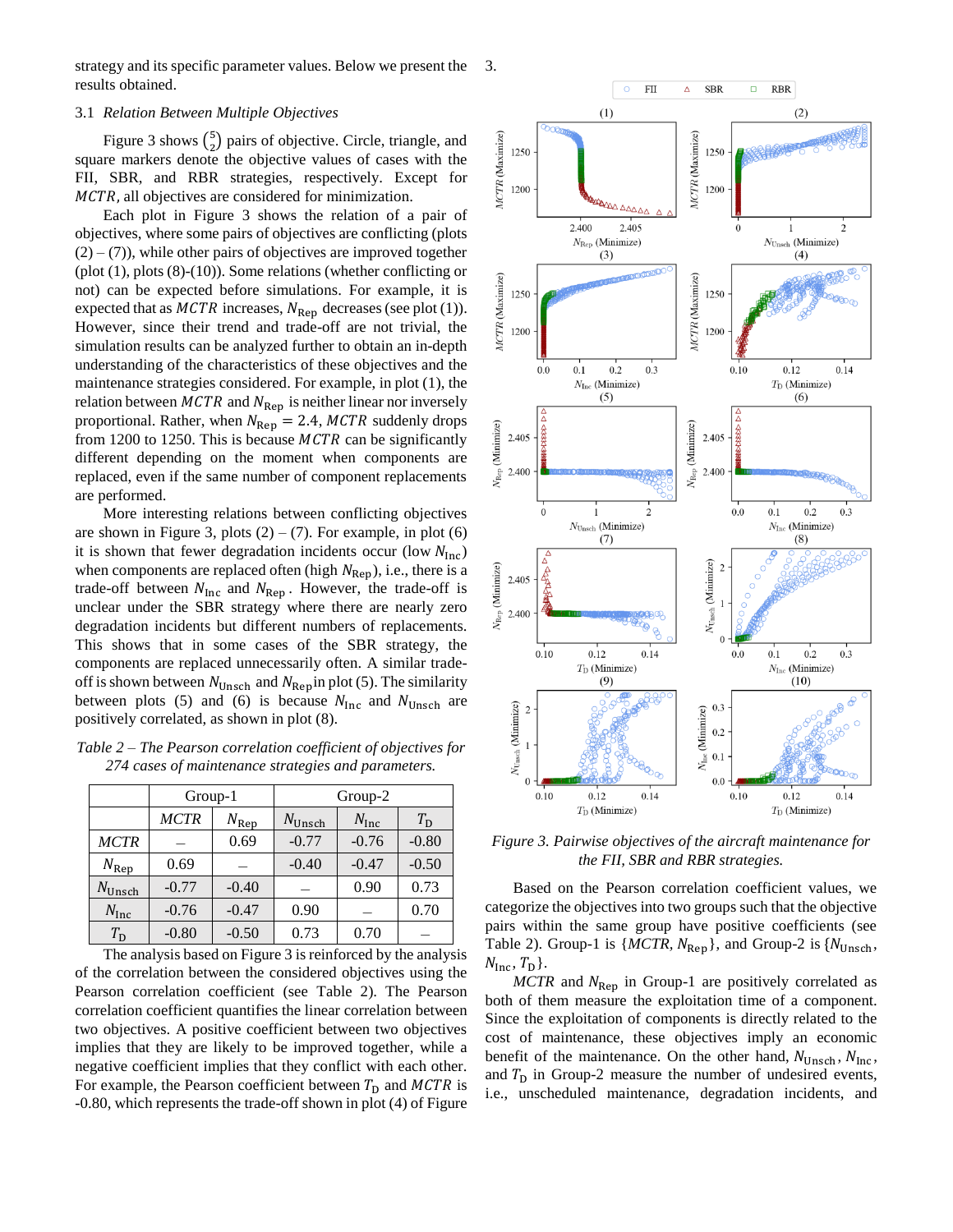aircraft delay due to maintenance. In other words, these objectives represent the performance of the maintenance. The conflict between Group-1 (Cost) and Group-2 (Performance) shows the general trade-off between the performance and the cost of aircraft maintenance.

Although aircraft maintenance has various objectives, it is useful to analyze the maintenance strategies based on a small number of representative objectives [14]. To consider both performance and economic aspects, we analyze the aircraft maintenance based on two objectives, one chosen from Group-1 and one from Group-2. In particular, we chose  $MCTR$  from Group 1 since it better represents the economic value because the variance of  $N_{\text{Rep}}$  is very small compared to that of MCTR (see the scales of  $N_{\text{Rep}}$  and  $MCTR$  in plot (1) of Figure 3). For the objective representing performance (Group 2),  $N_{\text{Inc}}$  or  $T_D$ are chosen.  $N_{\text{Unsch}}$  is not chosen because it is strongly correlated with  $MCTR$  (coefficient 0.9 in Table 2), and therefore  $N_{\text{Unsch}}$  is improved together with  $MCTR$ .

#### 3.2 *Trade-off bettween Aircraft Maintenance Objectives*

Following the analysis in Section 3.1, in this subsection we analyze the trade-offs between Group 1 objective  $MCTR$  and Group 2 objectives  $N_{\text{Inc}}$  and  $T_D$ . Pareto fronts are generated for  ${MCTR, N_{inc}}$  and  ${MCTR, T_D}$  by collecting non-dominated cases from the total 274 cases (the FII, SBR, or RBR strategy with their parameter values, see Table 1).

Figure 4 shows the Pareto front for the objectives MCTR and  $N_{\text{Inc}}$ . Since these two objectives are conflicting, no single solution achieves a maximum  $MCTR$  and a minimum  $N<sub>Inc</sub>$ simultaneously. Rather, we should trade-off  $MCTR$  for  $N_{\text{inc}}$ . For instance, the number of degradation incidents can be minimized ( $N_{\text{inc}} \le 10^{-4}$ ) if we accept a small  $MCTR \le 1235$ . Or, if we want to extend  $MCTR \ge 1250$ , then  $N_{\text{Inc}}$  is increased to 0.02.



#### *Figure 4. Pareto front considering MCTR and N<sub>Inc</sub>.*

The Pareto front in Figure 4 also provides insight into the maintenance strategies considered. In all cases, the SBR strategy is dominated by the FII or RBR strategies, thus not shown in the Pareto front in Figure 4. This means that the RBR or FII strategies are preferred when considering  $MCTR$  and  $N_{\text{Inc}}$ . More interestingly, the cases considering the RBR strategy are located in the middle, or in the extruded region of the Pareto front, which is called the *knee region* [15]. The nondominated solutions in the knee region are generally preferred because they provide a balanced solution, i.e., both objectives are moderately optimized. Outside of the knee region, an objective is significantly deteriorated to achieve a slight improvement in the other objective, which is less preferred for aircraft maintenance [15, 16]. By comparing plot (3) of Figure 3 and Figure 4, it can be seen that the FII strategy cases in this knee region are dominated by the RBR strategy cases. In Figure 4, the non-dominated FII strategy cases cause either a large number of degradation incidents  $N_{\text{Inc}} \ge 0.04$  or a low  $MCTR \leq 1240$ , but the non-dominated RBR strategy cases achieve a small  $N_{\text{Inc}} \leq 0.04$  and a moderate  $MCTR \geq 1240$ . This indicates that CBM using RUL prognostics (the RBRstrategy) is beneficial when we aim to improve both  $MCTR$  and  $N_{\text{Inc}}$ .

Figure 5 shows the Pareto front between  $MCTR$  and the delay  $T<sub>D</sub>$ . Unlike the Pareto front in Figure 4, the SBR strategy is visible in the lower-left corner of the Pareto front in Figure 5. These non-dominated SBR strategy cases have a low delay  $(T_D \leq 0.1)$  but they are not cost-effective (MCTR  $\leq 1230$ ). The RBR strategy, on the other hand, is located in the middle of the Pareto front, where  $0.105 \leq T_D \leq 0.115$  and  $1230 \leq$  $MCTR \le 1250$ . In this region, many FII strategy cases are dominated by the RBR strategy cases (compare plot (4) of Figure 3 and Figure 6). Thus, when both objectives are considered with similar importance (knee region), the



*Figure 5. Pareto front considering MCTR and .*

Overall, these results show that CBM using RUL prognostics (the RBR strategy) has a benefit in improving both the performance ( $N_{\text{inc}}$ ,  $T_{\text{D}}$ ) and cost ( $MCTR$ ) of aircraft maintenance.

#### *4 CONCLUSION*

We have conducted a multi-objective analysis of aircraft condition-based maintenance strategies, using discrete event simulation. Our aircraft maintenance model covers the general features of the maintenance of multi-component aircraft systems, such as aircraft operations, stochastic degradation of aircraft components, redundancy of aircraft systems, and maintenance strategies.

We have considered as objectives the minimization of the mean number of flight cycles to component replacement